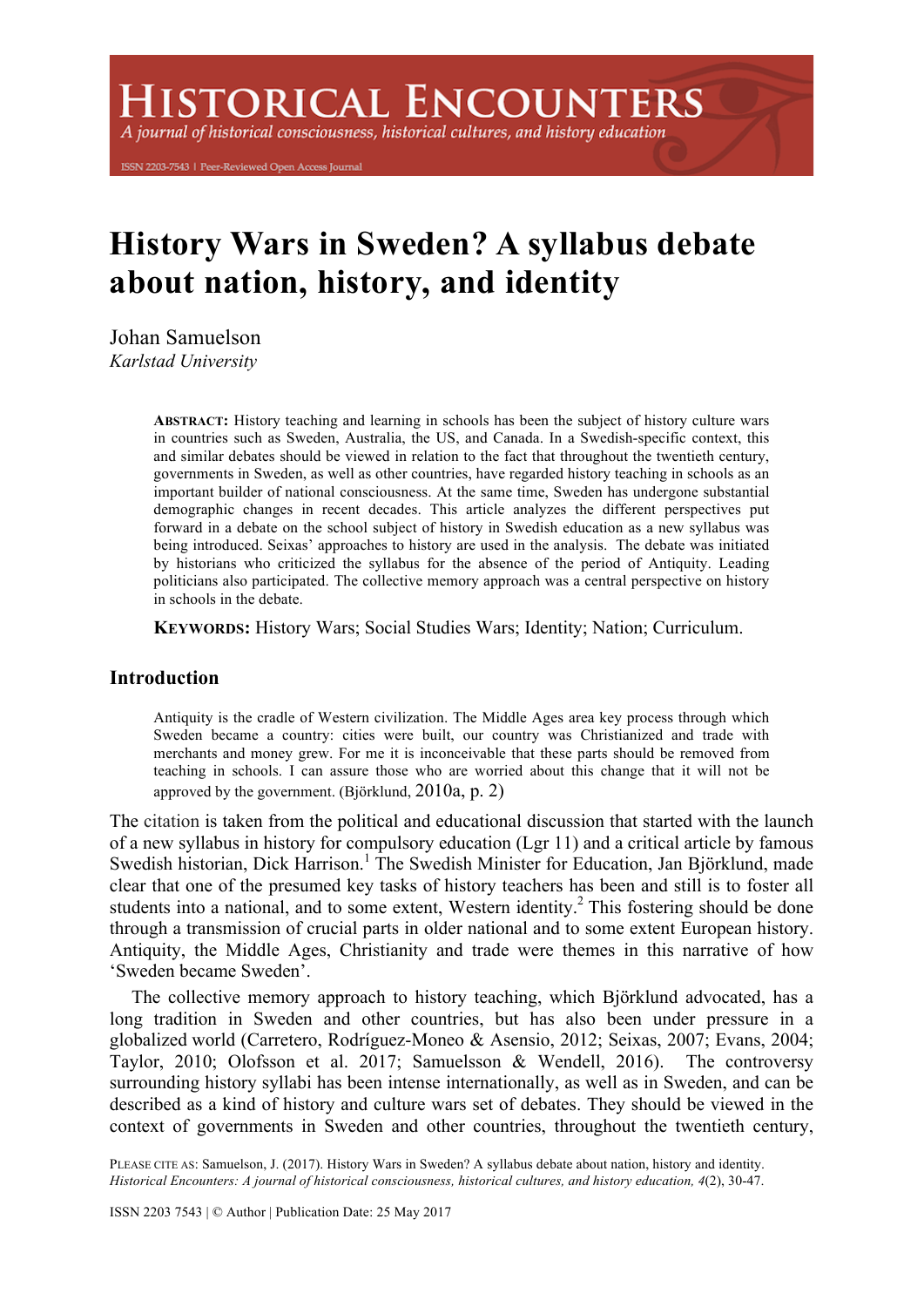regarding school history teaching as an important builder of national consciousness (Nakou & Apostolidou, 2010; Barton, 2012a; Grever, 2012; Ahonen, 2001; Åström Elmersjö, 2013). At the same time, Sweden (and other nations) has undergone substantial changes in recent decades. The ethnically homogenous Swedish classroom of yesterday is not uncommonly a multicultural one today. It is above all in the past 40 years that immigration to Sweden has increased. Presently, 20% of the population is of foreign origin. (Löden, 2008; Eliasson & Nordgren, 2016) This development posed a challenge to history in school, as became clear in Sweden with the presentation of the proposed new syllabus for history.

This article analyzes the role of history teaching in a national school system that has to accommodate an increasingly multicultural group of students. This article relates this development to the political ambition of having a historical canon in the age of accountability. More specifically, this article analyzes the different perspectives put forward in the debate on the history subject in Swedish education and the debaters' premises. The analysis is also related to an international context. Two research questions are posed in relation to the debaters' argumentation: (1) What was seen as the overriding purpose of the history subject? (2) What content was seen as central to history teaching?

#### **Research context**

The interest in the relationship between national identity and history has had a central position in historiography for a long time. On this issue, Berger  $\&$  Conrad (2015) show that methodological nationalism has become prominent in recent years. The statement made by the Swedish Minister for Education, Jan Björklund, and the subsequent debate about the role of history in school can be seen as part of the general trend in the Western world, in which national history is challenged and discussed in a multicultural society (Nordgren & Johansson, 2015; Seixas, 2007; Myers, 2006). This trend, as well as other controversies regarding syllabi content, is reflected in the debate analysed here.

According to Parkes (2007), Symcox (2002), and Éthier & Lefrançois (2012), the struggle over history education can also be seen as a *culture war*, *history curriculum war* or *memory war* about national identity. Similar trends are also found in countries such as Scotland (Hillis, 2010), Canada (Éthier & Lefrançois, 2012), and Australia (Taylor, 2010; Parkes, 2007), where changes in history syllabuses have resulted in intense debates about national identity and about whose history should be included in the outcomes, objectives, and/or content of the curriculum. The question also arises of how particular historical events such as the World War II in Estonia (Potapenko, 2010), 18th century colonization of Australia (Taylor, 2010; Parkes, 2007), or the battles between the British and the French in Québec should be represented (Éthier & Lefrançois, 2012).

According to Barton (2012b), it can be precarious to draw too close a parallel between the public debates in various countries and their different systems of education and historical traditions. However, the debates still seem to share general features indicating that the organization, content and purpose of history and its related school subjects such as social studies have been the object of history wars.

One conflict has revolved around how teaching should be organized and conducted in countries such as Sweden, Australia, USA, and Canada, where some progressive educators have advocated a coherent and subject-integrated curriculum with an overall teaching aim of educating students to be critical and reflective citizens. The critics of this system have emphasized the need for social instruction based on the outlook and methods of a particular subject.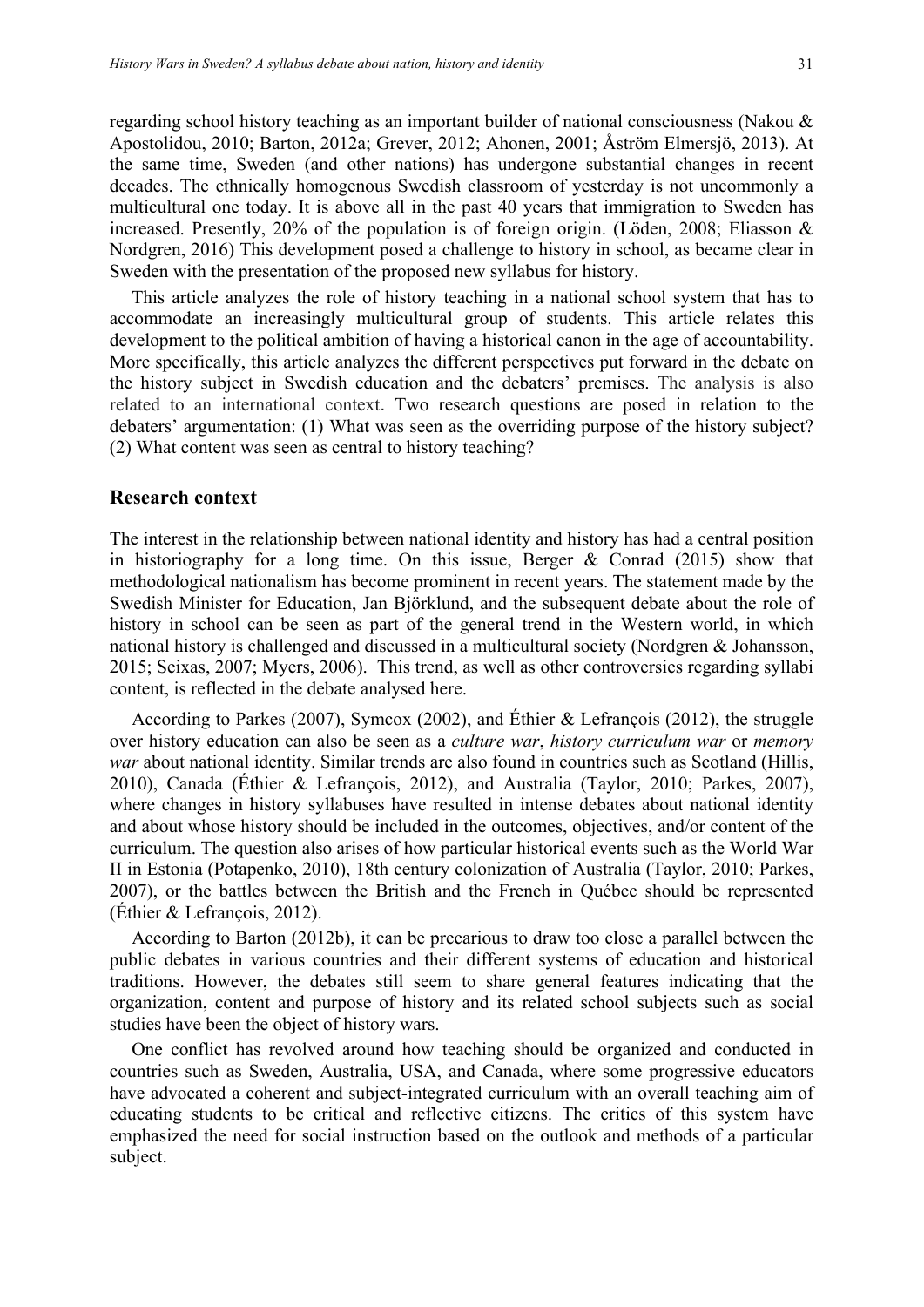Another conflict area has been the content of teaching. Somewhat oversimplified, it is possible to see a group of debaters advocating national narratives as well as teacher-led education and proper historical facts as constituting the key to good civics. The glorious past of a nation should be the focus of attention. Opponents of this perspective emphasize contemporary relevance and the need to adopt problem-based approaches in the classrooms. Exemples of this are to be found in Argentina, the USA and Sweden (Taylor & Guyver, 2012; Evans, 2004; Stearns, 2010; Karlsson, 2009).

Barton (2012b) also points out that the occurrence of public history wars does not mean that the conflicts reach classroom level. Rather, he suggests that, 'This war, then, exists almost entirely at a rhetorical level' (2012b, p. 196). Referring to the USA, Barton claims that teachers have to handle the differences between the perspectives in the classroom on a daily basis. Similarly, Taylor and Guyver suggest that history wars can be viewed simply as public debates on the purpose of history, constituting 'politicized controversies that frequently surround societal imaginings and depictions of national, culture al, racial, ethnic, tribal and religious pasts'(2012, p. xii).

The article focuses on the public debate, not on how teachers actually deal with these issues.

### **Analytical premises**

To analyze the perspectives on history that feature in the debate more specifically, in the main concepts and perspectives from North-American theories are drawn on for this article. Researchers such as Bruce VanSledright, Peter Seixas and Stéphane Lévesque have been active in an American context where questions about multiculturalism, nation, history, and identity have been intensely debated for a long time. But this question is of great relevance to a formerly homogeneous country such as Sweden that is now turning into a more multicultural nation.

Scholars have developed a broad perspective on different views of history where questions about history and identity in a multicultural world are central. Peter Seixas (2007) and others see three general perspectives on history in schools: the collective memory approach, the disciplinary approach and the postmodern approach.

*The collective memory approach* emphasizes identity in different communities. Collective memory is a type of social memory connected to different groups, such as social classes, families, associations or trade unions. In this kind of memory individuals are connected to a larger group. In history as it is taught in schools, the nation is usually the community in focus. The role of school history, in a collective memory approach, is to tell a grand national narrative in which different events, ideas and persons are parts of the development from the past to current society. Education can hereby contribute to social cohesion and citizenship (Barton, 2012a; Seixas, 2007; VanSledright, 2011; Lévesque, 2008; Assmann & Conrad, 2010; Aronsson, 2012). Often the collective memory approach emphasizes a common Western cultural heritage.

According to a *disciplinary approach* on history teaching in schools, the perspective of the academic discipline is of importance (Seixas, 2000, 2007; Evans, 2012). This perspective is built on a scientific, discipline specific approach to history. Seixas emphasizes that the student should be taught conceptual tools and methods that are used in the discipline, for instance, strategies for criticizing and evaluating sources. Students should be able to ask critical questions about events, people, and institutions of the past. They should also learn how to investigate differences and similarities between various groups. Using this approach, there is no simple right or wrong in history, instead the complexity of people and events in history are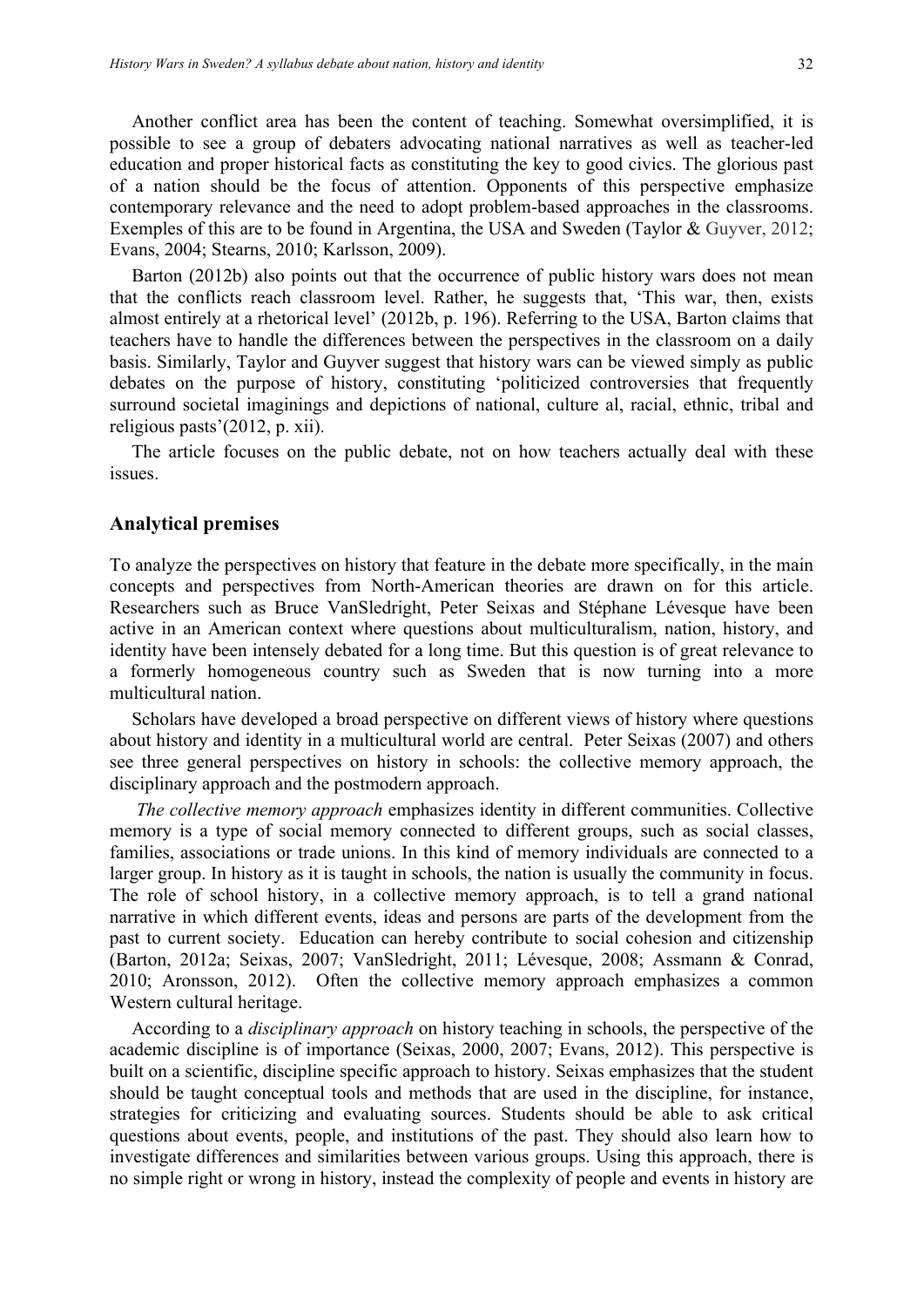studied through sources. According to Seixas, the approach presents a way of educating critical citizens. Through their training in historical method, replicating the work of historians, students receive tools needed to orient themselves in a complex world (Seixas, 2007).

Contemporary *postmodern perspectives* on history teaching include postmodern as well as intercultural perspectives. In educational theories and curricula there are features of a more postmodern and critical perspective on history as a discipline and on history as taught in school. According to Peter Seixas (2007) and Keith Jenkins (2002), a crucial problem in history teaching based on *one* national narrative is that there is a lack of consensus about what the content of such a narrative should be.<sup>3</sup> One argument is that historical narratives and knowledge are connected to different political and ideological interests. This ideological interest is hidden behind the rhetoric that there is an objective and neutral truth about the past. In a postmodern approach, Eurocentric and grand national narratives are challenged and the main role of history here is not to homogenize students into a common national identity. Different identities and cultures are regarded as equally important. The main purpose of teaching history is to facilitate the student's narrative competence and historical consciousness. The student's own questions (and experiences) are important (Seixas, 2000; 2007; Jenkins, 2002). Even if it is not explicitly stated, it is reasonable to expect that modern history acquires a central position as teaching is shaped by students' interests and their questions about the past. This perspective can be understood as a new view of school history, possibly as a result of the insecurity of a monolithic common historical identity in contemporary multicultural society (Karlsson, 2011; Rüsen, 2011; Nordgren, 2011).

# **History as a school subject in the twentieth century: Developments and areas of debate in Sweden**

Sweden has a long tradition of a common national compulsory curriculum for all students. Since the 1960s, all students have had the same syllabus in primary schools. Previous curricula, from the early 1900s, were oriented towards a collective memory approach (Englund, 1986; note that Englund does not use the term collective memory). However, the specific aspects of the discipline became more important in the 1960s because of an emphasis on objectivity and scientific ideals. Although a particular historical canon was included in the Syllabus, it has historically emphasized the students' own interests and experiences as important starting points in teaching (Ludvigsson, 2009; Ammert, 2013).

In 1994, a new curriculum (Lpo 94) was introduced in Sweden, which was a specific syllabus for history, but from 2000 there was also an interdisciplinary social studies syllabus, which included religious studies, civics, history and geography. Teachers could choose between teaching according to a subject-specific approach, and taking an integrated approach to social studies. This curriculum was introduced by a Social Democratic government (Larsson, 2001). In Lpo 94 there was no specified core content or standards. The idea was to decrease state control over the content. In theory, Sweden provided an open curriculum, allowing the teacher to decide on content and method in discussion with the students. The Syllabus, however, was criticized for the absence of specific content, by the new right wing government in 2009 (Regeringsbeslut I:1 2009). During this period, there were also articles and debates on the 'crisis of history' (and the 'crisis in school') with a focus on students' lack of knowledge in the context of the reduction of teaching hours for history in Sweden (Hallström, Martinsson & Sjöberg, 2012; Samuelsson, 2014; Elgström & Hellstenius, 2011; Larsson, 2001).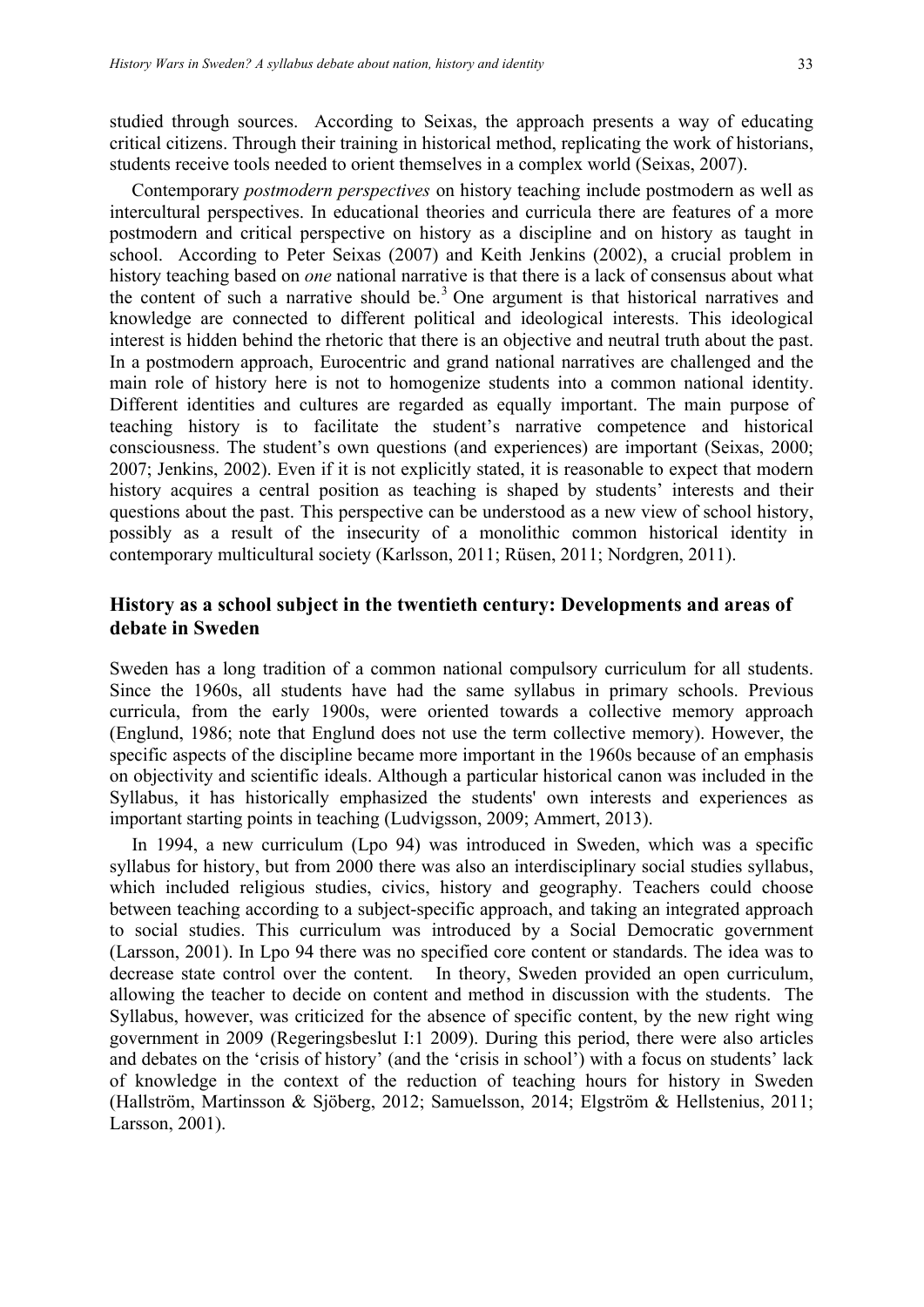#### **'School creates historical illiterates'**

Jan Björklund was a leading person in the social-liberal Liberal People's Party, but he distinguished himself as politically conservative in regard to the role of religious studies, for example, and the character and role of the history as a school subject.<sup>4</sup> In 2001, Björklund published an article, titled 'School creates historical illiterates' in one of Sweden's leading newspapers, in which school in general and history teaching in particular were criticized for the lack of a national canon. He also stated that history 'provides a cultural identity, which functions as the glue that binds us together in our social community'. In the article, Björklund connected a general declining school system to the status enjoyed by history as a school subject and pointed out that there "is no doubt about the fact that the educational politics aiming to erase our shared educational heritage and creating historical illiterates can only be described as intellectual treason against the coming generations" (Björklund, 2001, p. 2). The article also rejected the idea that history should be integrated into a larger social studies subject.

When Björklund was appointed Minister for Schools in 2006 (and Minster for Education in 2007), a number of reforms were initiated. Grading was introduced earlier, namely in year 6 instead of year 8. The standard-based system was also emphasized with the introduction of core content. National tests were also introduced in new subjects, including history. The development of more tests and clearer curricula in Sweden can also be related to the school reforms in Sweden and other countries where accountability became a crucial principle (Evans, 2012).

All in all, the reforms adopted in Sweden are not unique to this country. In other parts of the world a nationally-oriented history was also increasingly being introduced in schools, or at least declared desirable in debates (Nakou & Apostolidou, 2010; Taylor, 2012; Evans, 2004**).** When the National Agency for Education's proposal for a new curriculum became public in 2010, there were expectations, particularly from Björklund and other debaters, that a more canon-oriented curriculum, ascribing a more important role to earlier history, would be the result.<sup>5</sup>

#### **Material and methods**

Other studies of Swedish history in public space have shown, for instance, how politicians use the media and history for political gain (see, for example, Zander, 2001). It is also in the context of reforms and changes of curricula that different perspectives of the subject become especially tangible in public debates (Goodson, 2004; Ongstad, 2004). Daily newspapers should therefore be a good source for capturing the public debate on history and perspectives of history.

The main sources in this article are from the media and from the National Agency for Education. There are two types of agency sources: the curriculum proposal circulated for comments, published late in 2009; and the final Syllabus in history published in the spring of 2011.

The research that informed the project that this article is drawn from, is partly informed by publically available media reports, mainly from newspapers. In the main, reports and editorials from the four major national newspapers in Sweden: *Dagens Nyheter*, *Svenska Dagbladet, Aftonbladet,* and *Expressen* were collected throughout 2010. In 2012, reports and editorials from the approximately 30 Swedish regional newspapers available via the *Media Artchive*, a library research resource, were also included in the research data collection. <sup>6</sup> With the implementation of the Syllabus taking place in October, 2010, it was included for debate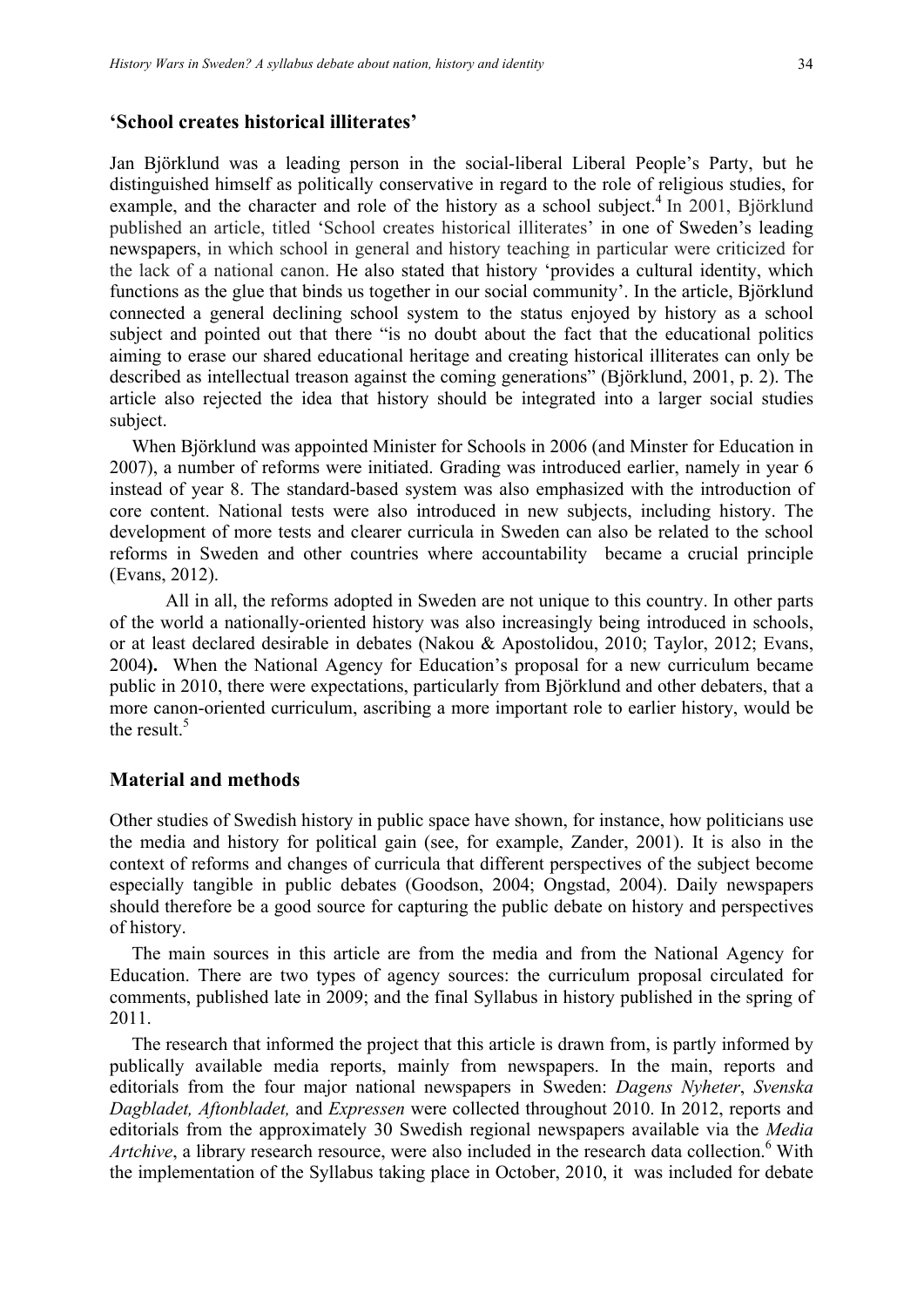and discussion in three out of four national newspaper editorials. In the regional press, nine out of around thirty editorials discussed the Syllabus. *Radio Sweden*, the public service broadcaster for radio, also had programs commenting on the Syllabus. Politicians (such as Jan Björklund, Minister for Education), teachers in upper secondary school and university scholars in history, art history, and archaeology also participated in the debate. Typical statements made by different actors and perspectives are included for analysis in this article. The analysis of the material sought to identify attitudes expressed in the media reports towards the curriculum, primarily whether they were positive or negative to the proposal. Also of interest was what (if indeed any) explicit basic arguments justified this attitude, as well as implicit premises or assumptions obvious in the media reports. Finally, the analysis was linked to Seixas' (2000, 2007) theoretical concepts. The categories have been constructed through abduction, combining the theory with the empirical data in the analysis (Bryman, 2012).

## **'Antiquity is the cradle of Western civilization': The draft**

In late 2009, a draft of a new history syllabus was developed**.** The National Agency for Education commissioned an expert group to write it (note that this is the way Syllabuses are usually developed in Sweden). The group was led by scholars with a history education approach. Theoretically, the scholars were inspired by the historical consciousness perspective and by intercultural theories. But, it is also important to note that there were expectations, particularly from Björklund, of a more canon-oriented curriculum ascribing a more important role to earlier history.

In the draft circulated for comments all Syllabuses had the same structure: an introduction which contained the reasons and aims for teaching the subject in different school forms; the *aim and the long-term goals* of teaching in the subject are given; and the *core content* states what the teaching should cover.

In the 2009 draft, part of the overall aim of history was described as follows:

Man's understanding of the past is interwoven with beliefs about the present and perspectives of the future. In this way, the past affects both our lives today and our choices for the future. Women and men throughout the ages have created historical narratives to interpret reality and shape their surroundings. A historical perspective provides us with a set of tools to understand and shape the present we live in. (Skolverket remiss [draft] 2010, p.41, translation Eliasson et al.)

This was not the focus of the debate; rather the core content for years 7–9 was intensely discussed.<sup>7</sup> In comparison to the earlier Syllabus, this was what was new. This core content was a type of mandatory standardized knowledge. In the Syllabus, the core content included themes from prehistoric times to the present world, but it was mainly early history that was the topic of debate. The first draft had the following content for the period titled *Ancient civilizations from prehistoric times to 1700:*

Comparisons between some early civilization growth and development until the 1700s, for example, in Asia and America.

Some early Mediterranean cultures and the importance of their ideas and ideals for contemporary society.

What historical sources from some early civilization, such as Asia or America, can tell about similarities and differences in living conditions for children, women and men. (Skolverket remiss 2010, p. 44)

Note that ancient history was a part of the core content in relation to a 'use of history perspective', stating: "Some concepts, such as ancient times, the interwar and post-war periods as well as different views of their meanings". (Skolverket remiss [draft] 2010, p. 45)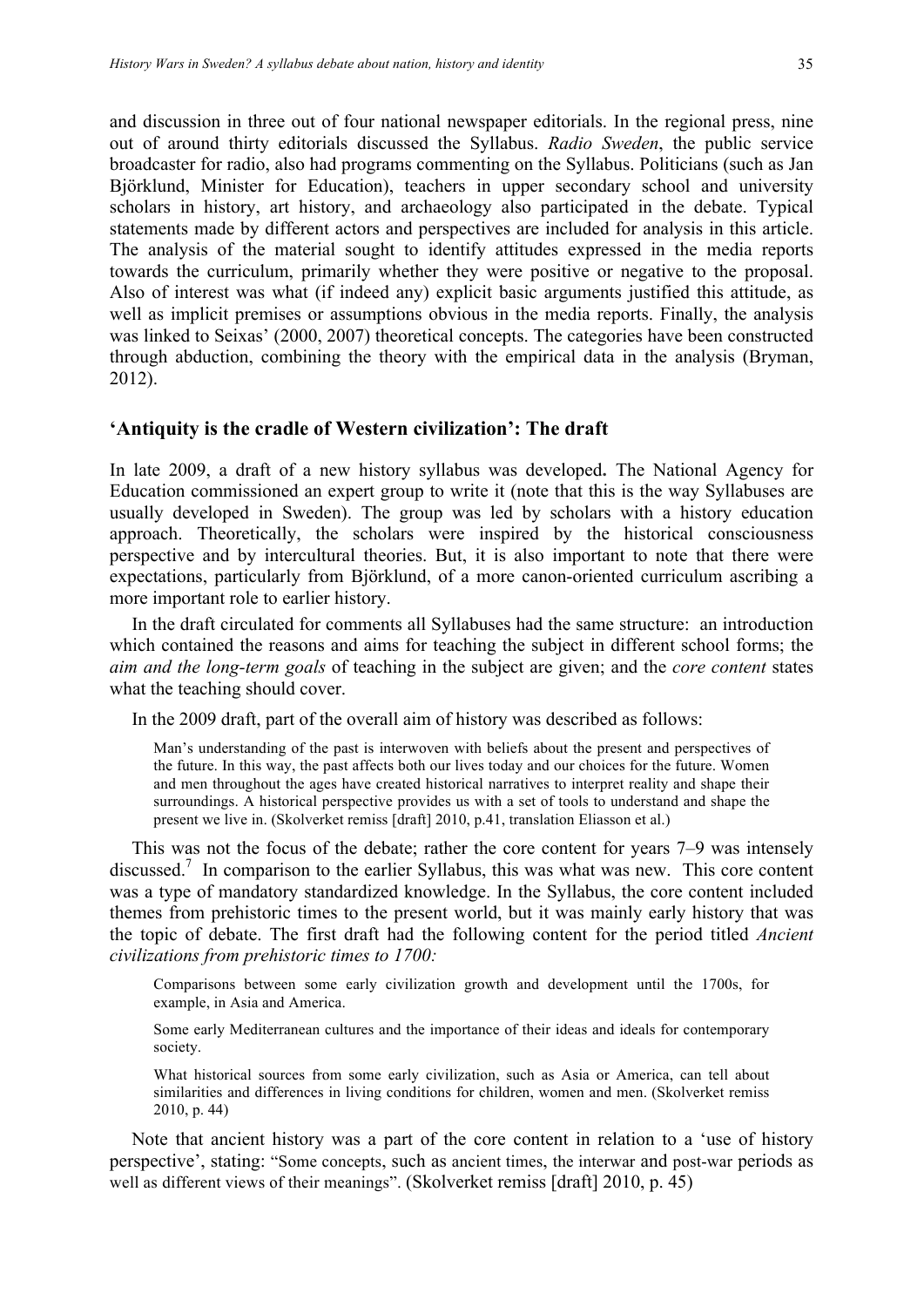#### **Government stops the syllabus in history**'**: The debate starts**

In the debates, a different perspective on the uses and purposes of history was highlighted.The connection between past and present societies was in focus, or rather, what was understood as a lack of attention to the connections between the past and contemporary society. Apart from a few supporters of the Syllabus, participators in the debate highlighted the importance of the ancient period and the Middle Ages, though not always explicitly connected to a nationalist perspective on history. The 'cradle of civilization argument' recurred in almost all articles. The argument was that the cultural, political and historical roots of Sweden and the Western world could be traced to Antiquity, as the articles by Björklund and Harrison below demostrate.

#### *The dominance of the collective memory approach*

The statement that the roots of a so-called united, *our* national society were in ancient Greece had a crucial role in the debate. The exclusion of ancient Greece from the Syllabus threatened the connection to this vital part of the nation's identity. Explicit or implicit history in schools had a crucial role in giving Swedish students an identity rooted in a Western tradition built on values from ancient Greece. Additionally, the nation's link to Christianity was emphasised. However, there were significant differences as the debate contained two collective memory approaches, emphasizing various aspects of a shared past.

# *'Christianity, Islam and Judaism have the same cultural roots': An additional collective memory approach*

According to a group of scholars and other participants in the debate, the absence of early history and of different cultures could lead to racism, ethnocentrism, and chauvinism. By studying both our own and other cultures, students could receive tools to handle a modern globalized and multicultural world. I call this perspective an additional collective memory approach.<sup>8</sup> Scholars and editors of liberal-oriented newspapers had this perspective on history. It is not always possible to make a sharp distinction between some of the scholars presented here and the opinion-makers beneath. For instance, Dick Harrison, professor of history, is one of Sweden's best-known historians. He is a popular lecturer, writes for the national daily *Svenska Dagbladet* (*SvD*), and has made several historical documentaries for Swedish television. It was Dick Harrison who started the criticism against the Syllabus in a debate article in *Expressen* on 15 February 2010, 'History in school will be a mess' (Harrison, 2010). This article has become a seminal text in the history wars debates in Sweden, particularly on the topic of the new Syllabus. It likely forced the editors to comment on the Syllabus, and The Minister for Education also issues statements subsequent to its publication. Harrison argued that a syllabus including the ancient period and the Middle East was the best way to tackle racism, writing:

The ancient Mediterranean culture, not just the Greek-Roman, but also the Middle East, is the cradle of the whole modern western civilization. It is also the cradle of other Mediterranean cultures which have influenced historical experience through Judaism, Christianity and Islam…A knowledge of these shared roots, and an understanding of their parallel development – sometimes in conflict and sometimes in fruitful friendship — until the present time is the best remedy I can imagine against contemporary racism. (Harrison, 2010, p. 4)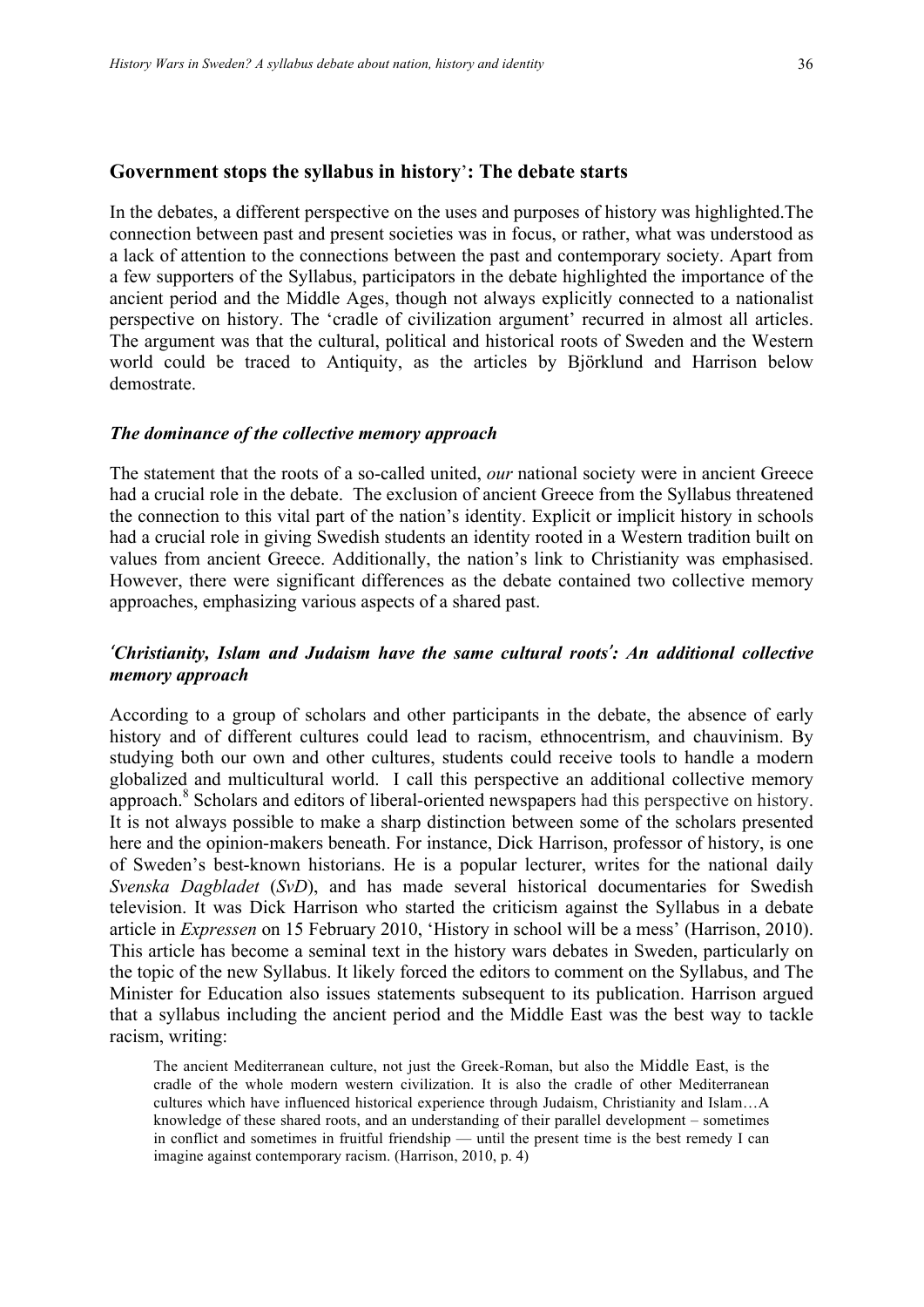Similar arguments were used by several editorials, for example, Pernilla Ohlin in *Dalarnas Tidning* in the article 'A historical blunder' (Ohlin, 2010).<sup>9</sup> Professors of history, art history, ancient history, history of religions and archaeology criticized the Syllabus in the debate article 'Understanding will disappear in the new syllabus' (Andrén, Cullhed, Rystedt, Österberg, et al. 2010, p. 5). Although, in many ways, they had the same view on history as the Syllabus, their intervention highlighted the use of a history perspective, for instance. But, like Harrison, they also criticized the Syllabus for being Eurocentric and too focused on modern history. The argument put forward a long and global perspective on history as a prerequisite for the understanding of contemporary society. They also stressed that new and modern research and perspectives and theories from the humanities were important in the design of the Syllabus. When the scholars discussed the history Syllabus, they also highlighted the importance of a modern religious studies syllabus. According to the researchers, the religious studies syllabus was oldfashioned (Andrén, Cullhed, Rystedt, Österberg, et al, 2010). In a rejoinder the scholars emphasized the necessity of a global history perspective: in a globalized world this was crucial. A school history subject without this viewpoint would betray students in the future (Andrén, Cullhed & Rystedt, 2010).

It is mainly the three debate articles presented here that adopt an additional collective memory approach. The exclusion of ancient Greece from the Syllabus threatened the connection to this vital part of the nation's identity**.** Explicitly or implicitly, history in schools had a crucial role in giving Swedish students an identity rooted in a Western tradition built on values from ancient Greece and the Christian tradition. But, at the same time, there was an emphasis on the importance of other cultures. The debaters stressed that a nation is a complex of several cultures, which should be accepted. They also underlined that Sweden is a multicultural, multireligious society where various individuals belonging to different religious traditions, whether Christian, Jewish, or Muslim, must have access to 'their' roots. History as a school subject should promote a multicultural society by highlighting various cultural traditions. At the same time, contributors to the debate maintained that history in school has a mission to transmit crucial principles (as democracy) as well as ideas from ancient Mediterranean civilizations and Europe to today's society.

# *'The Viking journeys out of history'? Collective memory with a Western heritage approach in the debate*

A number of debate participants centred their argument on the importance of national and Western cultural heritage. This group only consisted of editors of newspapers and right-wing politicians. The comments below can all be seen as a reaction to the Syllabus proposal but also as support of Harrison's critique of the proposal. However, this support was to depart from Harrison's intentions. The maintenance of a national identity as well as an understanding of Western cultural roots was likely to be at stake in teaching based on the new Syllabus. The most high-profile proponent of the inclusion of the ancient period and the Middle Ages in the Syllabus was Björklund, the Minister for Education. His position was especially relevant since he had the formal power over the Syllabus content. According to Björklund, in an article published on 17 February, 2010 history *is* an important subject:

History is an important subject in school. History is a crucial part of our general education, but also a tool for understanding the development of contemporary society and the world.

Antiquity is the cradle of Western civilization. The Middle Ages are a key process through which Sweden became a country: cities were built, our country was Christianized and trade with merchants and money grew. (Björklund, 2010a, p. 2)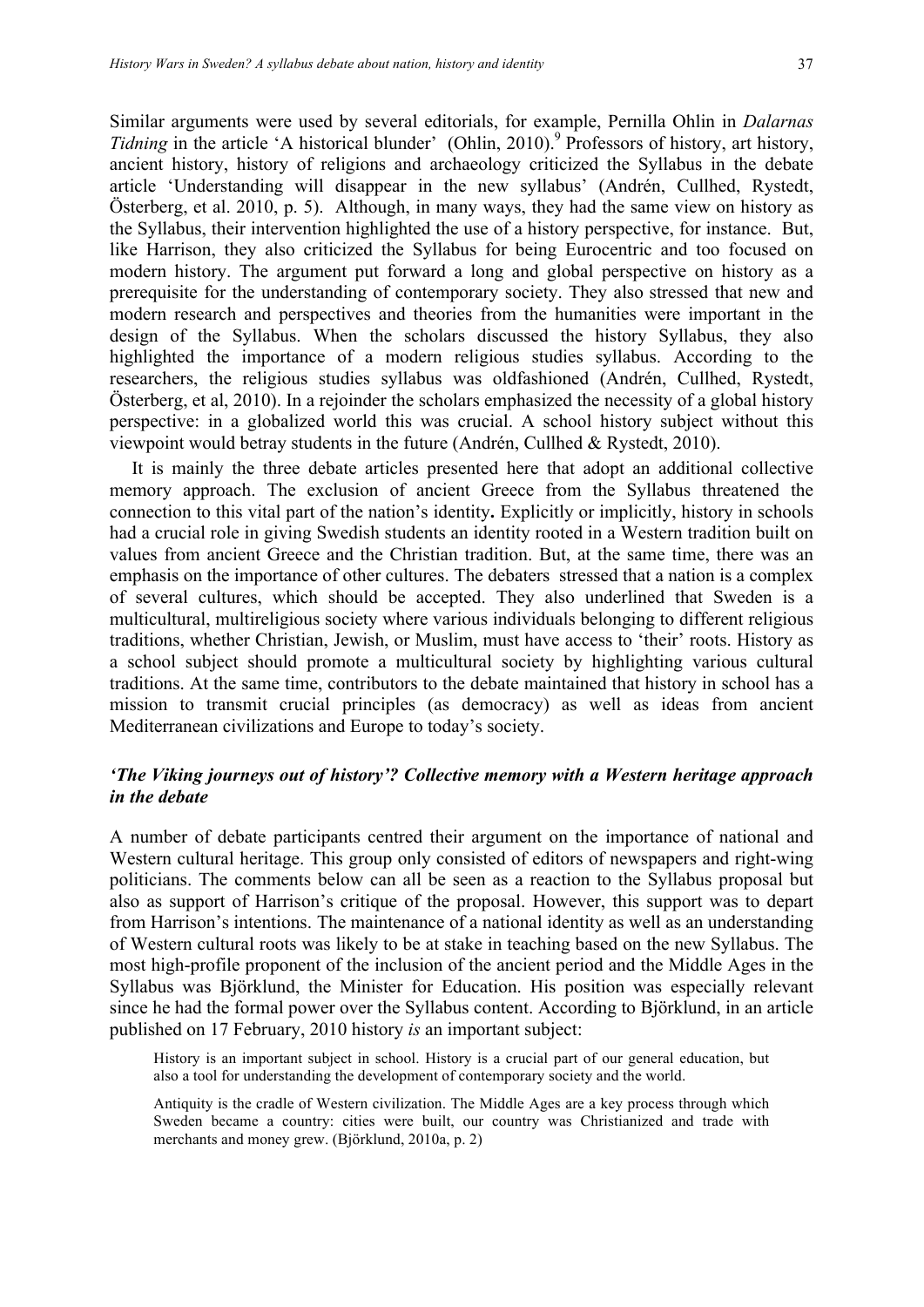Two days later after this publication, Björklund also made a statement, in which he included the new Syllabus of religion on the website of the Liberal People's Party. According to the National Agency for Education's proposal that was circulated for comments, Christianity would not have a privileged position in the Syllabus. Not willing to accept this standpoint, Björklund wrote:

History and religious studies are two foundational subjects in our culture. They provide students with a general education and a reference frame and culture identity. These subjects help the student to understand why our country and world look like they do today. (Björklund, 2010b, p. 2)

Similar statements were also published in the media by researchers, journalists, and social commentators. One group of debaters, mainly editors of conservative and liberal newspapers, stressed the need to include classical education in history teaching, for example, hyperbole comments such as: "Do not abolish Socrates!" ('Avskaffa inte Sokrates!' (editorial), 2010, p. A2.); "Uneducation sufficient for the people?" (Michajlov, 2010, p. A23); "History: Very, very old" (Berggren, 2010, p. A4); and "The Viking journeys out of history?" (Linder, 2010, p. 2). In various ways, editors stated that history teaching should be about connecting the past with contemporary society, for example "If we want to understand how Sweden became Sweden we have to be able to place people and events in the correct chronological order from the 1100s and onwards."

In conservative national newspaper *SvD*, an editorial highlighted that Romans, Vikings and Crusaders were to be excluded from the new Syllabus, along with a number of important people in Swedish history, such as Ansgar and Magnus Ladulås.<sup>10</sup> Instead, according to P.J. Anders Linder, fuzzy modern history perspectives and theories of power were included, writing "You can call this many things, but it's not a school which is based on education knowledge' ['Bildung']" (Linder, 2010, p. 2).

In the conservative regional newspaper *Nya Wermlands tidningen*, the editorial claimed that the Syllabus would damage students' understanding of the present time and context. The cradle of Western civilization is located in antiquity. The migration period and the Middle Ages are also important in the historical development. "Sweden became Sweden" during this period, was the message of the editorial article, titled "Even the ancient Greeks" ('Redan de gamla grekerna' (Editorial), 2010). 11

Generally speaking, and as can be seen from the examples provided above, commentators' starting point was that the proposed Syllabus presented a threat that Swedish school students would not be taught about the traditionally regarded origins of its nations, and the link to present times would therefore also not be present, resulting in a loss of important cultural and religious heritage. The assumption was that students would not acquire a set of common (national) symbolic tools in order to understand the surrounding world that included common European (read, ancient Greek) heritage must also be part of these symbolic tools.

# *'The Cuba Missile Crisis, the Berlin Wall and the Gulag?' Disciplinary and postmodern approaches in the debate*

Most of the media reports included above were published in mid-February, while the response to the critique launched appeared somewhat later. Above all, the authors of the Syllabus took time to respond to the arguments lodged regarding the historical content included in the curriculum document. The response made was in the form of comments on previous debate articles rather than as rebuttals of Björklund or Harrison**.**

Those who defended the Syllabus stated using either explicit or mitigated language that a changed world demanded a changed curriculum. A nationally-oriented curriculum would be problematic in the contemporary era of globalization and migration. Reasons made included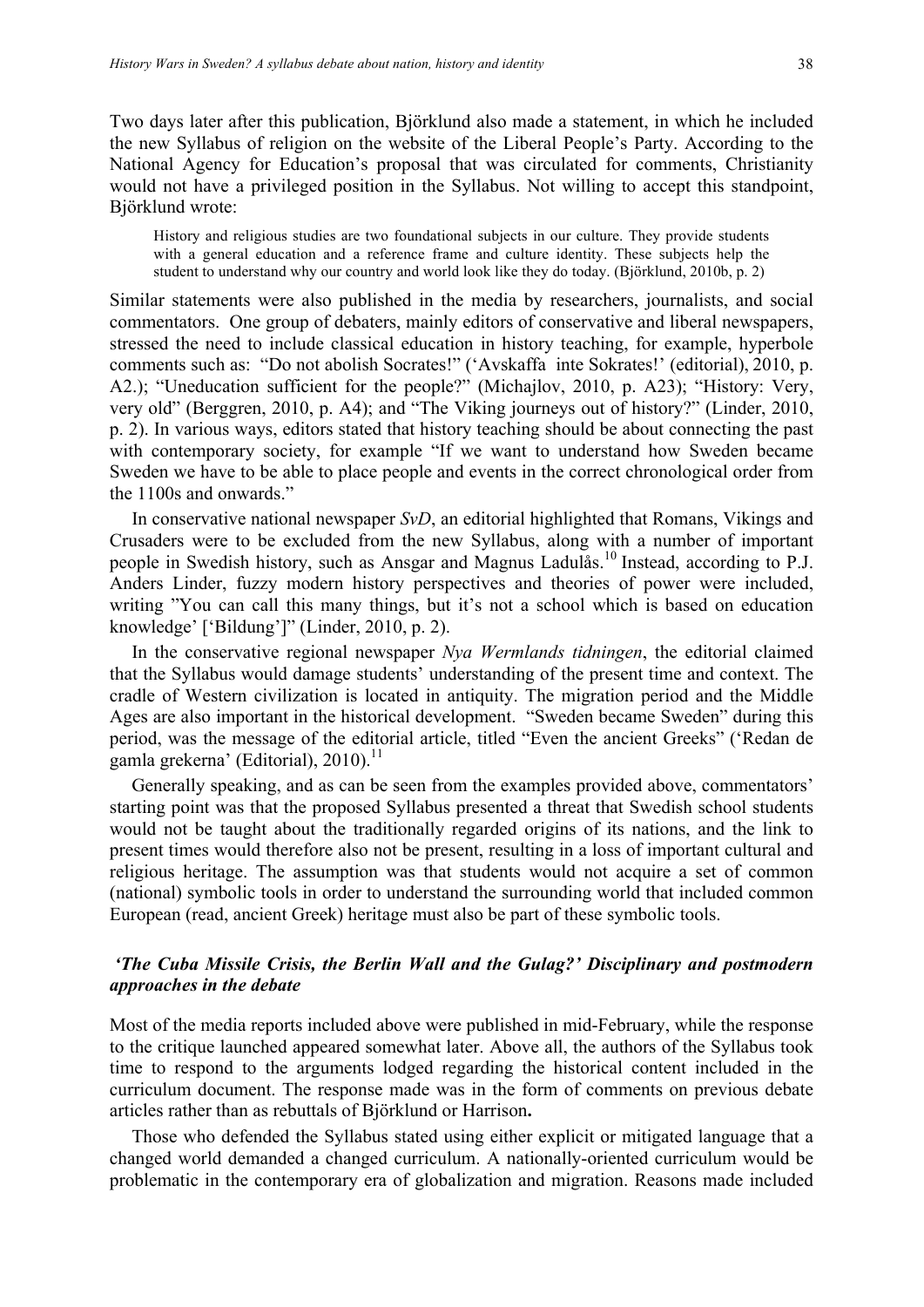the loss of an homogenous national identity and that it was no longer able to be assumed or unambiguous with Western values undergoing questioning. Supporters of the Syllabus had written articles, research reports and books for pre-service teacher education on these themes (Nordgren, 2006), expressing some basic assumptions about history as a school subject.

The first assumption was that choices need to be made when teaching; history curriculum cannot possibly include everything. A selection enables students to immerse themselves in the subject and topics. History at school must have a connection to contemporary society. According to Sverker Sörlin, professor of the history of ideas, such a connection means that it is possible to develop in-depth knowledge, writing "knowledge requires deepening", in the arts section of *Dagens Nyheter* (Sörlin, 2010, p. B4.). In 2009, Sörlin had argued similarly in the article *Whose history?*, at which time he developed thoughts expressed by the historian David Ludvigsson (2009). A new Syllabus, it was argued, should include modern perspectives such as tolerance, democracy, equality, and environmental history. He also highlighted that school must prepare students for a globalized world, stating that complex identities are a reality in this world (Sörlin, 2009, p. B4). A similar approach was adopted by other commentators, for example, in the liberal regional newspaper *Sydsvenska Dagbladet* (*SSD*) Henrik Bredberg asked in an editorial comment:

Should Sweden contend itself with schools that pour forth pupils who have drifted off away from boulder-ridges and lists of kings but who have never got to the post-war period to realize the relevance of concepts such as the Cuba crisis, the Berlin Wall and Gulag? (Bredberg, 2010, p. A4).

"Not everything can be done in history lessons" was the heading of the rejoinder (published almost two weeks after Harrison's article) from Eliasson and Nordgren (2010, p. A5), the authors of the Syllabus. The authors emphasized the importance of contemporary understanding and the perspective of analyzing uses of history which, along with skills, constituted their basic approach to the Syllabus, asserting:

Progression in conceptual understanding and working with the interpretation of source material show that history is a skills topic, instead of an orientation topic. (Eliasson & Nordgren, 2010, p. 5)

The authors also highlighted the importance of modern history in education in other contexts. In an interview for Swedish Radio, Eliasson clearly stated that contemporary understanding was meant to be the focus of the Syllabus (Svanelid, 2010).

The German historical teaching tradition has greatly influenced Swedish scholars in the field. In this tradition the main purpose of teaching history is to develop the student's narrative competence and historical consciousness. The student's own questions (and experience) are important. Teaching history can help students develop their competence to interpret the past and to use this interpretation for future scenarios (Rüsen, 2004; 2011). There is less focus on so-called eternal values in history and the selection principle is connected to a present understanding of history. In the article "What history is worth knowing?", Eliasson wrote "The selection principle has been to choose the history that gives greater contemporary understanding" (Eliasson, 2010). The overall aim of the syllabus draft that started the debate included this perspective as well (Skolverket, 2010, p. 41). The proponents of the Syllabus raised issues concerning both the importance of developing generic skills and time orientation. In his article, Eliasson also raised the importance of intercultural perspectives present in the Syllabus. The Syllabus draft that Eliasson contributed to and supervised included aims that support a critical and reflexive approach. The students should for example, "Critically examine and evaluate sources as a basis for creating historical knowledge" (Skolverket remiss, 2010, pp. 41-42).

The authors of the Syllabus did not explicity relate their perspective on history to a disciplinary or postmodern approach in articles responding to criticisms. However, in relation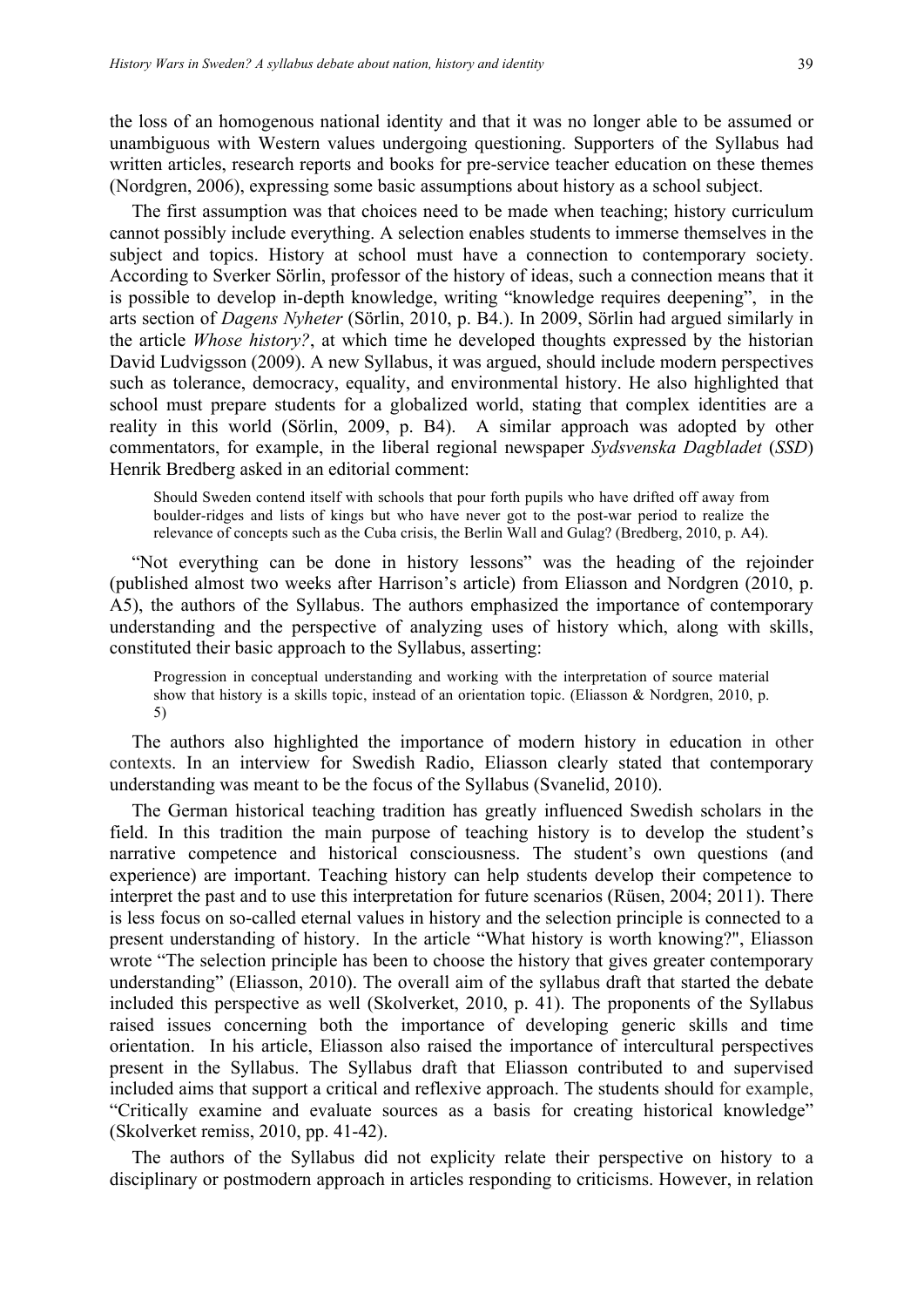to Seixas' conceptualization there is an obvious connection between the draft and a disciplinary as well as a postmodern approach (see also Parkes' 2013 discussion of Lgr 11 and postmodernism). The proposal for the new Syllabus and the authors' defence emphasized several aspects that were opposed to the view subsequently established in the collective memory approach. Not including ancient Greece in the Syllabus could have been the authors' way to signal their critical stance on the Eurocentric view of the historical narrative.

#### **A nation-centric turn? Conclusions and discussion**

Berger & Conrad (2015) show that a methodological nationalism has made a comeback in hisoriography. After a background position, the ambition to highlight national aspects in historiography has heightened. Interest in national and historical meta narratives has increased at the expense of a borderless world and universal values. History Wars as a phenomenon can be understood in relation to this general trend in historiography. According to Taylor & Guyver (2010), and Éthier & Lefrançois (2012), for example, the struggle over history in school can be seen as a culture war about national identity, in which politicians interfere with curricula that they consider not to be sufficiently instilling the nation's tradition onto students. The Swedish debate was also influenced as politicians, academics, and social commentators pointed to the omission of central national aspects in the proposed new curriculum**.** This debate can also be related to the general development of historiography.

The debate was possibly somewhat less intense than in other countries, such as in Estonia, for example, where the question of how World War II was to be remembered led to widespread anger in the Russian minority community (Potapenko, 2010). At the same time, however, the debate about history as a school subject has long been the focus of leading politicians and, arguably, the responsible minister built his political career by focusing on history as a central identity subject in the early 2000s (Björklund, 2001, p. 2).

The Swedish debate was not concerned with the interpretation of isolated important events or the representation of ethnic groups in the Syllabus. According to some researchers, this is because Sweden has been a relatively homogeneous country with a long standing tradition of consensus culture (Zander, 2001). There might be some truth in such conclusions, but it is worth noting that it was only the social studies topics that were publicly debated in connection with the new curriculum. In sum, the proposals were criticized because the curriculum did not include the nation's geography and the nation's Christian heritage (Greider, 2010; Andrén, Cullhed, Rystedt, Österberg, et al. 2010; Österberg, 2010).

It is still very important for social commentators, politicians, and scholars in Sweden and the rest of the world to take a stand on subjects that concern the past of the nation and contemporary identity. Several North American studies indicate this; for example Osborne, points out that a common critique of curricula is that "Canadian history no longer tells a coherent national story aimed at giving Canadians a sense of national identity and strengthening national unity" (Osborne, 2003, p. 594). Similarly in Australia, politicians have launched criticisms of history education and even actively tried to influence the curricular content (Taylor, 2012; Parkes, 2007).

In the Swedish debate, the question of national identity was connected to a coherent Swedish history and the Christian tradition. Critics asserted that the new curriculum erased connections both to the ancient Western heritage and the Christian tradition. An important difference between the debate about Swedish history and other history and culture wars is that even those who articulated the sharpest critique of the Syllabus proposal indirectly accepted that Sweden was a multicultural society where several different perspectives should be included in national history. The debate also reflects an almost global Western trend, in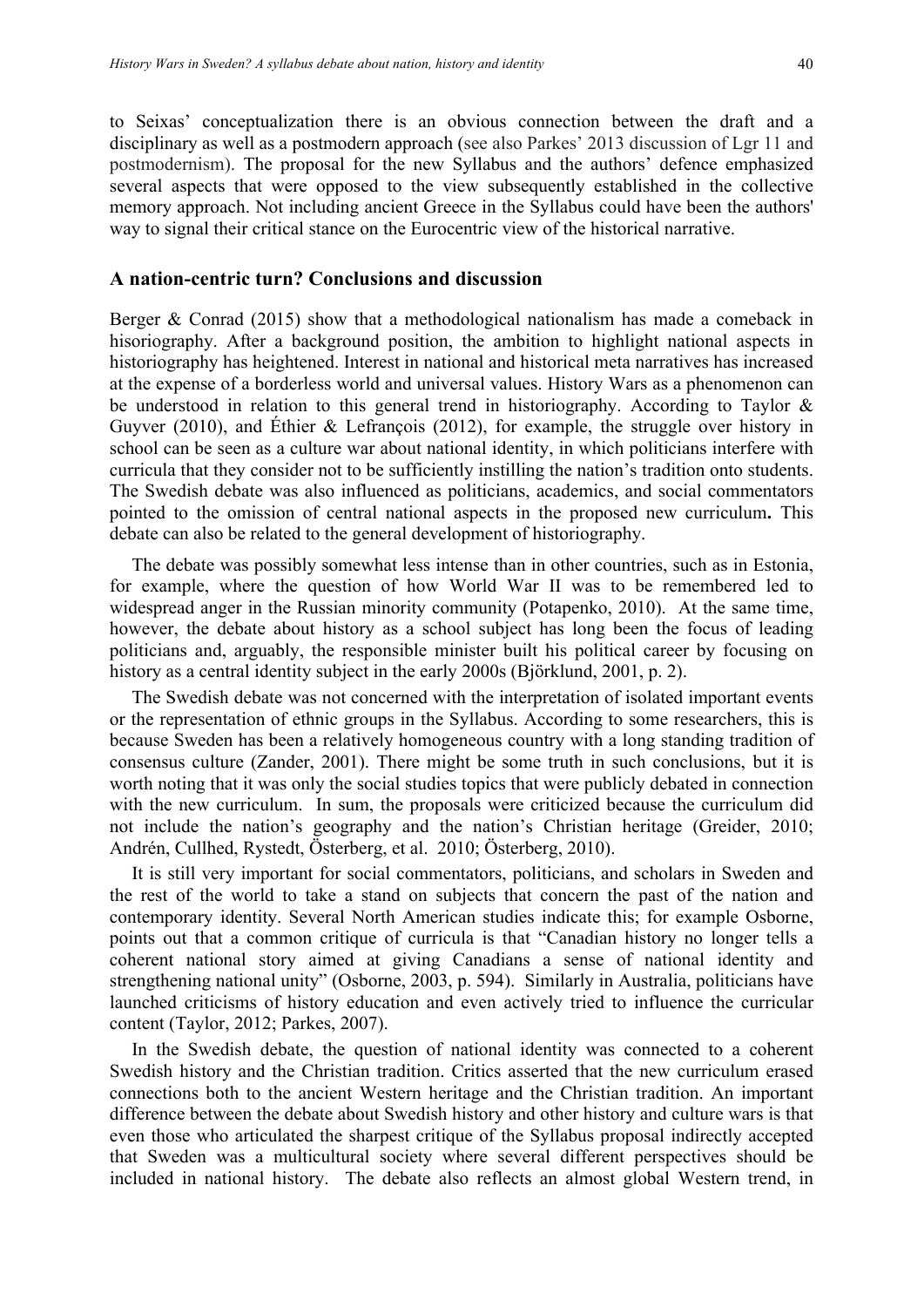which advocating a national collective memory approach is combined with control of the school through accountability (VanSledright, 2011; Evans, 2012; Stearns, 2010). In Sweden, Björklund is the foremost representative of this perspective. The desire for more canon and antiquity in the curriculum thus went hand in hand in hand with a school system characterized by accountability.

#### **What kind of history should be taught in school?**

The collective memory approach was a central perspective in the debate about which history should be taught in schools. History education should contribute to national identity, social cohesion and citizenship, but according to the critics, students' socialization into a Western and Swedish heritage was threatened in the draft. This view of history education can be related to a long tradition in history teaching (Englund, 1986; Seixas, 2000; Sødring Jensen, 1978). There were similar trends in the debate of the curricula of other social studies subjects such as religious studies, where presuppositions of links between history, Christianity and national identity were evident (Österberg, 2010). There was, in other words, an implicit assimilation and socialization agenda.

The additional collective memory approach to history in school, already broached in this article, was also represented in the debate. Dunn (2000) and Nordgren (2006) also discuss how pluralistic perspective on history in a multicultural context can lead to an additional perspective. There was still a distinct idea of Swedish origin in antiquity. But by studying a variety of cultures students can learn skills to handle a modern, globalized, and multicultural world. A main concern is that absence of early history and negligence of different cultures could lead to racism and chauvinism.

In the *public debate*, it appeared that the purpose of history (and religious studies) in schools was mainly to link the past with contemporary society. Ancient Greece and the Middle Ages were frequently seen as the key eras of a common past. As a result of the debates, one change was the explicit inclusion of antiquity as well as the inclusion of the concept education [*bildung*] in the overall aim of the subject. As shown above, this is part of a back-to-basics movement for which the the civilisation myth of the Western tradition is crucial (Gorbahn, 2011). Though, throughout the entire post-war period, the weakened status of ancient Greece in the Syllabus had been criticized by academics and school teachers alike. Antiquity and the Middle Ages were described as some of the essential components of Western cultural traditions. It has been argued that students who are ignorant of the ancient cultural heritage risk having a faulty and incomplete understanding of many of the selfevident symbols and traditions that Sweden have inherited from antiquity; the important connection between democracy and antiquity was one of the topics thus emphasized (Almenius, 1974; Hallenius, 2011; Zander, 2001). According to the authors of the Syllabus and its supporters, the overall aim of teaching history was not to impart a specific historical content. Rather, history teaching should develop students' own historical consciousness in a multicultural society with a recognition that students' present conditions and questions are important. New times demand *new narratives,* as Professor Sörlin put it (Sörlin, 2009, p. B4).

The authors of the Syllabus and some other debaters did not explicitly relate their perspectives on history to a disciplinary or postmodern approach. In relation to Seixas' conceptualization (2000; 2007), though, there are obvious signs of a disciplinary and a postmodern approach in the Syllabus.

However, it is clear that the debate had an impact on the final version of the Syllabus, with changes made to explicitly include the ancient period. Teaching, as the final document reads, should include "Antiquity: its main features as epoch and its importance to our present time"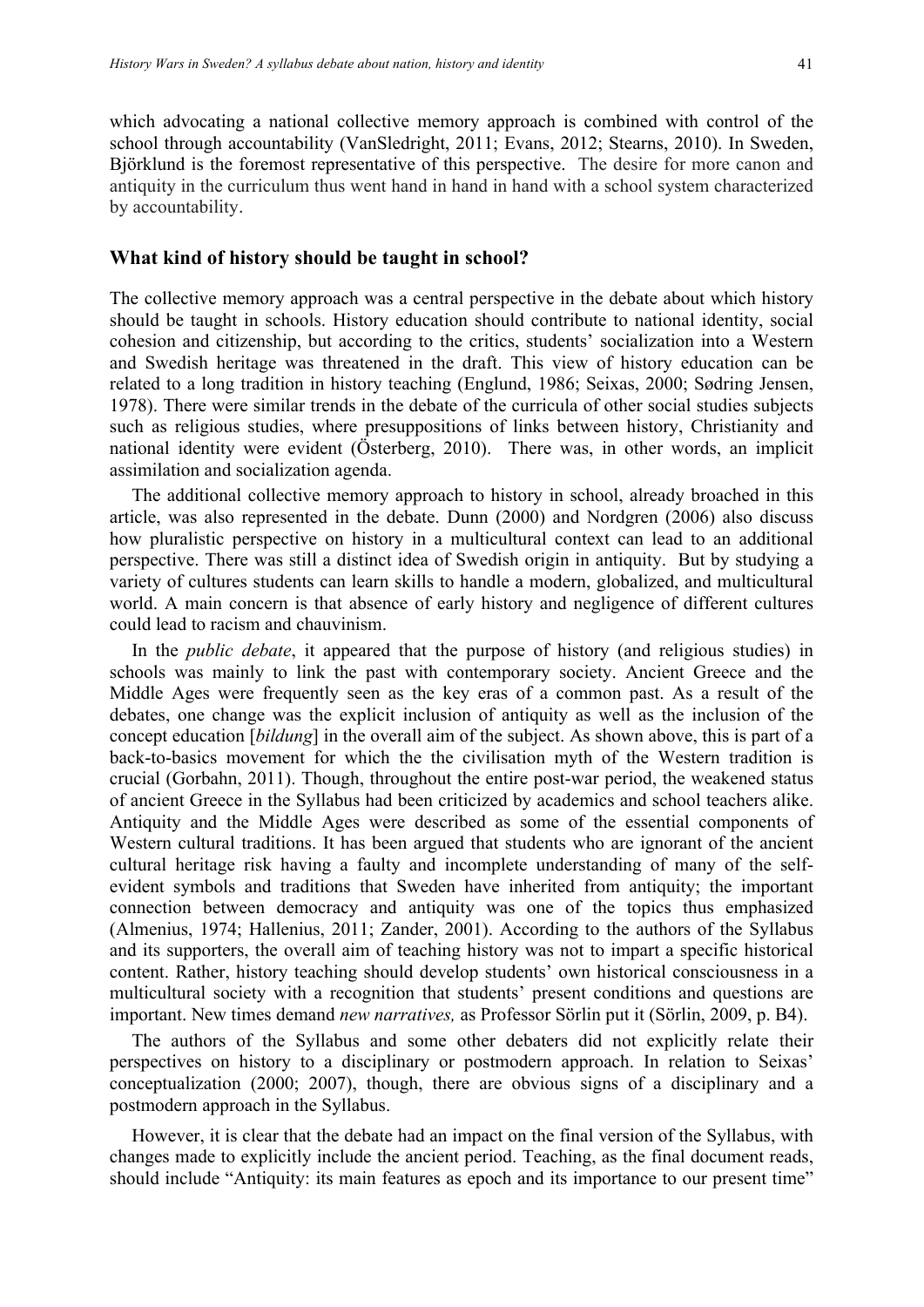(Lgr 11, p. 176).The final version of the Syllabus is a compromise. The core content shows a rather narrow nationalist and Western perspective, but at the same time the Syllabus has maintained an intercultural perspective on history. In sum, there are stabilizers in the educational system that both prevented the breakthrough of an excessive nationalist perspective and secured the introduction of a modern global intercultural curriculum.

# **References**

- Ahonen, S. (2001). Politics of identity through history curriculum: Narratives of the past for social exclusion – or inclusion? *Journal of Curriculum Studies, 33* (2), 179-194.
- Almenius, T. (1974). Antikundervisningen i grundskolan [The Teaching of Antiquity in Primary School]. *Historielärarnas förenings årsskrift 1974*. Beckmans Tryckeri.
- Ammert. N. (2013). *Historia som kunskap: Innehåll, mening och värden i möten med historia*  [History as knowledge: Content, meaning and values in encounters with history]. Lund: Nordic academic press.
- Andrén, A., Cullhed, A & Rystedt, V. (2010, February 23). Genmäle om Skolverkets kursplan för historia [Rejoinder about Skolverkets syllabi for history]. Hummanistportalen Retrieved 01-20-2012 from http://www.humanistportalen.se/artiklar/debatt/genmale-omskolverkets-kursplan-for-historia/.
- Andrén, A., Cullhed, A., Rystedt V., Österberg, E., et al . (2010, February 19). Förståelsen försvinner i nya kursplanen! [Understanding is lost in the new syllabus]. *Svenska Dagbladet.* p.5.
- Aronsson, P. (2012). Explaining national museums: Exploring comparative approaches to the study of national museums. In S. J. Knell, P. Aronsson, & A. B. Amundsen. (Eds). *National museums: New studies from around the world* (pp. 29-54). New York: Routledge.
- Assmann, A. & Conrad, S. (2010). Introduction. In A. Assmann & S. Sebastian (Eds). *Memory in a global age: Discourses, practices and trajectories* (pp. 1-16). New York: Palgrave Macmillan.
- Avskaffa inte Sokrates! Editorial [Do not abolish Socrates!] (2010, February 19). *Göteborgsposten*. p. A2.
- Barton, K. (2012a). School History as a Resource for Construction Identities: Implications of Research from the United States, Northern Ireland and New Zealand. In M. Carretero, M. Asensio, & M. Rodriguez-Moneo. (Eds). *History education and the construction of national identities*. Charlotte: IAP.
- Barton, K. (2012b). Wars and rumors of war: The rhetoric and reality of history education in the United States. In R. Guyver & T. Taylor (Eds). *History wars and the classroom: Global perspectives* (pp. 187-202). Charlotte, N.C.: Information Age Publishing.
- Berger, S. & Conrad, C. (2015). *The past as history: national identity and historicalconsciousness in modern Europe*. Basingstoke: Palgrave Macmillan.
- Berggren, H. (2010, February 16). Historia: Very, very old. [History: Very, very old]. *Dagens Nyheter*. p. A4.
- Björklund, J. (2001, August 10). Skolan skapar Historiska analfabeter [School creates historical illiterates]. *Dagens Nyheter*. p. 2.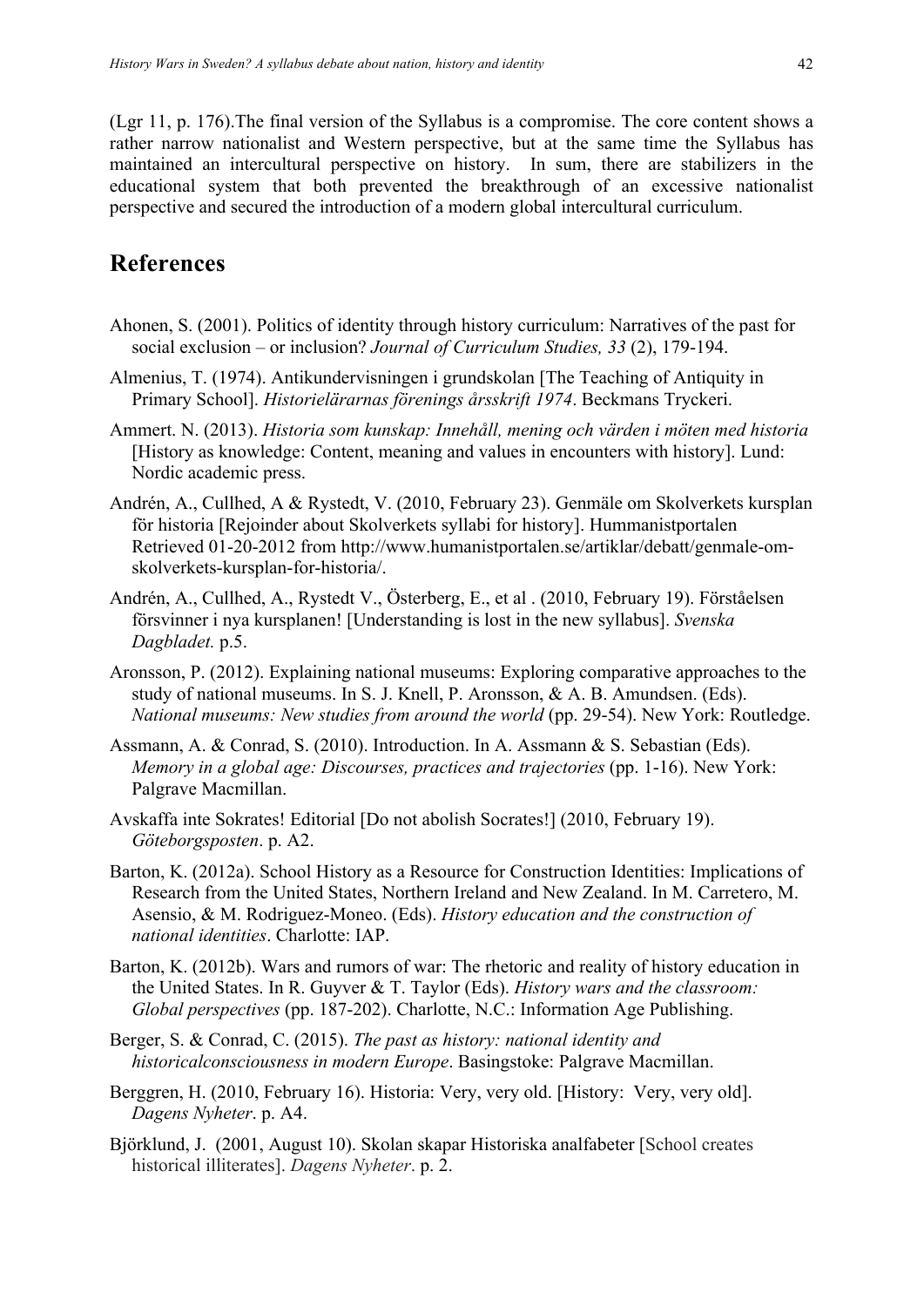- Björklund, J. (2010a, February 17). Regeringen stoppar Skolverkets förslag om slopad historia. [The Government stops the syllabus in history] *Svenska Dagbladet*. Retrieved 03- 15-2012 from http://www.svd.se/regeringen-stoppar-skolverkets-forslag-om-slopadhistoria-replik-fran-utbildningsminister-jan-bjorklund. p. 2.
- Björklund, J. (2010b, February 19). Historia och religion i skolan*.* [History and religion in school]. *Nyhetsbrev*. Retrieved 03-15-2012 from http://www.folkpartiet.se/Jan-Bjorklund/Nyhetsbrev\_old/Historia-och-religion-i-skolan/ Text has since it was retrieved been removed from the internet. A downloaded copy of the text is available from the author of this article.
- Bredberg, H. (2010, February 18). Inte så skolmoget. [Not mature enough for school] *Sydsvenska Dagbladet*. p. A4.
- Bryman, A. (2012). *Social research methods*. Oxford: Oxford university press.
- Carretero, M., Rodríguez-Moneo, M & Asensio, M. (2012). History education and The construction of a National identity. In M. Carretero et al (Eds). *History Education and the Construction of National Identities*. Charlotte: IAP.
- Dunn, R. (2000). Constructing World History in Canada. In PN. Stearns, P. Seixas & S. Wineburg (Eds). *Knowing, Teaching & Learning History.* New York: New York University Press.
- Elgström, O. & Hellstenius, M. (2011). Curriculum debate and policy change. *Journal of Curriculum Studies*, *43* (6), 717-738. DOI: 10.1080/00220272.2011.584562
- Eliasson, P. (2010). Vilken historia är värd att kunna? [What history is worth knowing?] Retrieved from Nationalencyklopedin 10-05-2010 http://www.ne.se/rep/vilken-historia- %C3%A4r-v%C3%A4rd-att-kunna **[**The text has since it was retrieved been removed from the internet. A downloaded copy of the text is available from the author of this article].
- Eliasson, P & Nordgren, K. (2010, Mars 1). Allt hinns inte med på historielektionerna. [Everything can't be done in the history lessons] Svenska Dagbladet, p. A5.
- Eliasson, P. & Nordgren, K. (2016). Vilka är förutsättningarna i svensk grundskola för en interkulturell historieundervisning? *NORDIDACTICA – Journal of Humanities and Social Science Education*, 2016:2 47-68.
- Englund, T. (1986). *Curriculum as a political problem*. Lund: Studentlitteratur.
- Éthier, M & Lefrançois, D. (2012). How should citizenship be integrated into high school history programs? Public controversies and the Québec History and Citizenship Education curriculum: an analysis. *Canadian Social Studies 45* (1).
- Evans, R. (2012). *The hope for American school reform.* New York: Palgrave Macmillian.
- Evans, R. (2004). *The Social Studies Wars: What Should We Teach the Children?* New York: Teachers college press.
- Goodson, I. (2004). *The Making of Curriculum*. London. Routledge.
- Gorbahn, K. (2011). Ancient Greece, Categories of social Identity and intercultural learning. In K. Nordgren, P. Eliasson & C. Rönnqvist (Eds). *The process of history teaching*: *an international symposium held at Malmö University, Sweden*. Karlstad: Karlstad University Press.
- Greider, G. (2010, February 18). Heja Skolverket! [Cheer on Skolverket] *Dalademokraten*. p. A2.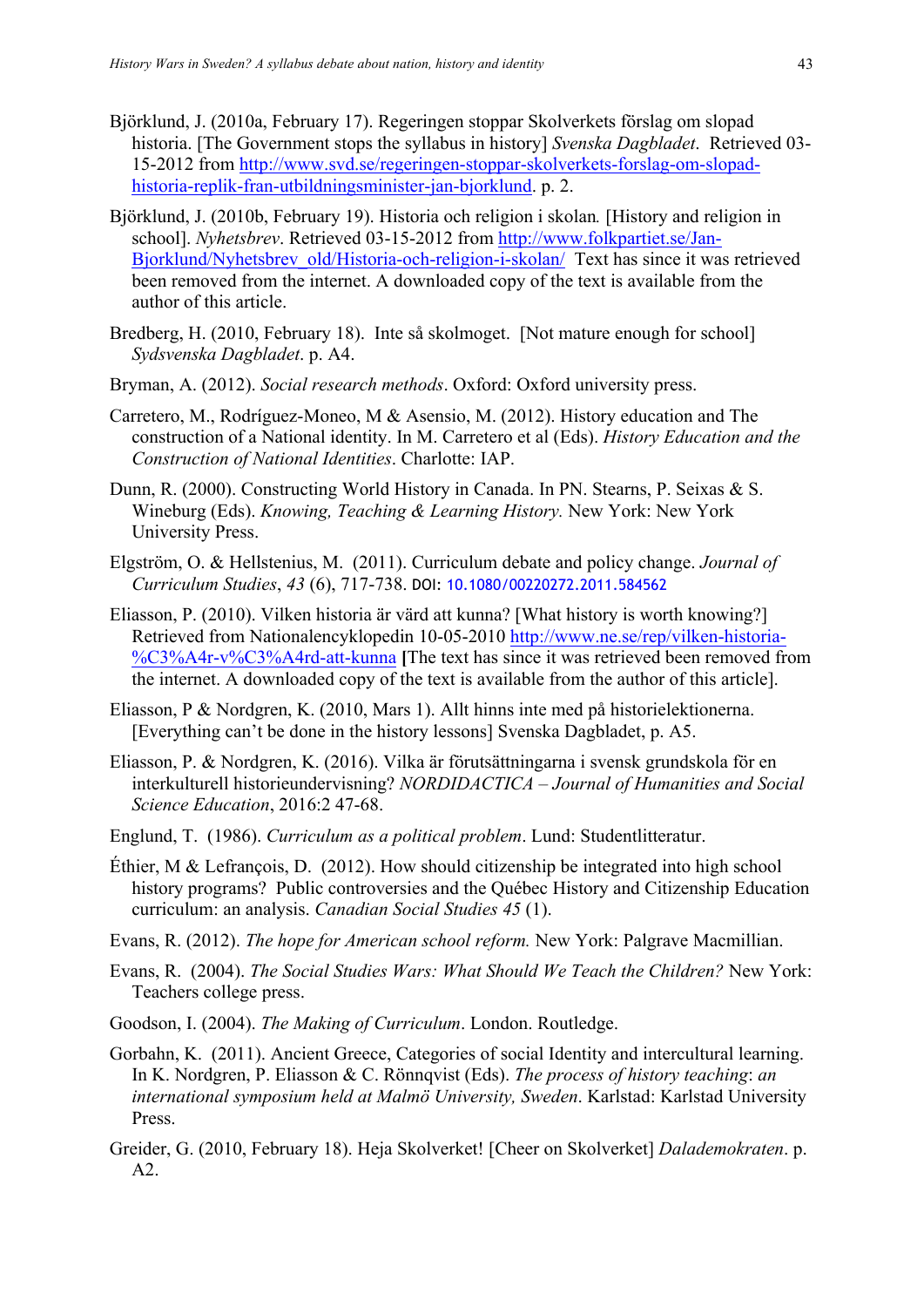- Grever, M. (2012). Dilemmas of Common and Plural History. In M. Carretero et al (Eds). *History Education and the Construction of National Identities*. Charlotte: IAP.
- Guyver, R., & Taylor, T. (2012). Introduction. In R. Guyver & T. Taylor (Eds). *History Wars and the Classroom: Global Perspectives*. Charlotte, N.C.: Information Age Publishing.
- Hallenius, M. (2011). *Clio räddar världen.* Umeå: Högskolan Dalarna.
- Hallström, J, Martinsson, B.G, & Sjöberg, M. (2012). Att hävda och vårda ett revir. Uppsala: Föreningen för svensk undervisningshistoria.
- Harrison, D. (2010, February 15). Historia i skolan blir rena snurren. [History in school will be a mess] *Expressen.* p. 4.
- Hela världshistorien måste läras ut [The entire world history must be taught] (2010, February 24). *Östgöta Correspondenten*. p. A2.
- Hillis, P. (2010). The position of history education in Scottish schools*. Curriculum Journal*, *21* (2), 141-160. DOI: 10.1080/09585171003802728
- Holmberg, H. (2010, February 17). Ingen historia före 1709? [No history before 1709?] *Upsala Nya Tidning*. p. A2.
- Jenkins, K. (2002). *Re-thinking history*. London: Routledge.
- Johansson, M. (2012). *Historieundervisning och interkulturell kompetens.* Karlstad: Karlstad University press.
- Karlsson, KG. (2009). Historia och samhällsorientering ett ansträngt förhållande. In KG. Karlsson & U. Zander (Eds). *Historien är nu*. Lund: Studentlitteratur.
- Karlsson, KG. (2011). Historical Consciousness The Fundament of Historical thinking and History teaching. In K. Nordgren, P. Eliasson & C. Rönnqvist (Eds). *The process of history teaching*: *an international symposium held at Malmö University, Sweden*. Karlstad: Karlstad University Press.
- Larsson, HA. (2001). *Barnet kastades ut med badvattnet*. Bromma: HLF.
- Lévesque, S. (2008). *Thinking historically: educating students for the twenty-first century*. Buffalo: University of Toronto Press.
- Lgr 11, Curriculum for the compulsory school, preschool class and the leisure-time centre 2011. Stockholm: Skolverket. Retrievedd 04-10-2012 from http://www.skolverket.se.
- Linder, PJ. (2010, February 16). Vikingatågen ut ur historien. [The Viking journeys out of history]. *Svenska Dagbladet.* Retrieved 03-10-2012 from http://www.svd.se/vikingatag-utur-historien. p. 2.
- Lpo 94, Syllabi 2000, Skolverket.
- Ludvigsson, D. (2009). Vilken historia skall vi ha i skolan? [Which history shall we have in school?] *Historielärarnas förenings årstidskrift 2009*. Stockholm: HLF.
- Löden, H. (2008). Swedish: Being or Becoming? Immigration, National Identity and the Democratic State. *International Journal of Human and Social Sciences 3*(4), 2008.
- Michajlov, H (2010, February 17). Obildning duger åt folket? [Uneducation sufficient for the people?] *Norrköpings tidningar*. p. A23.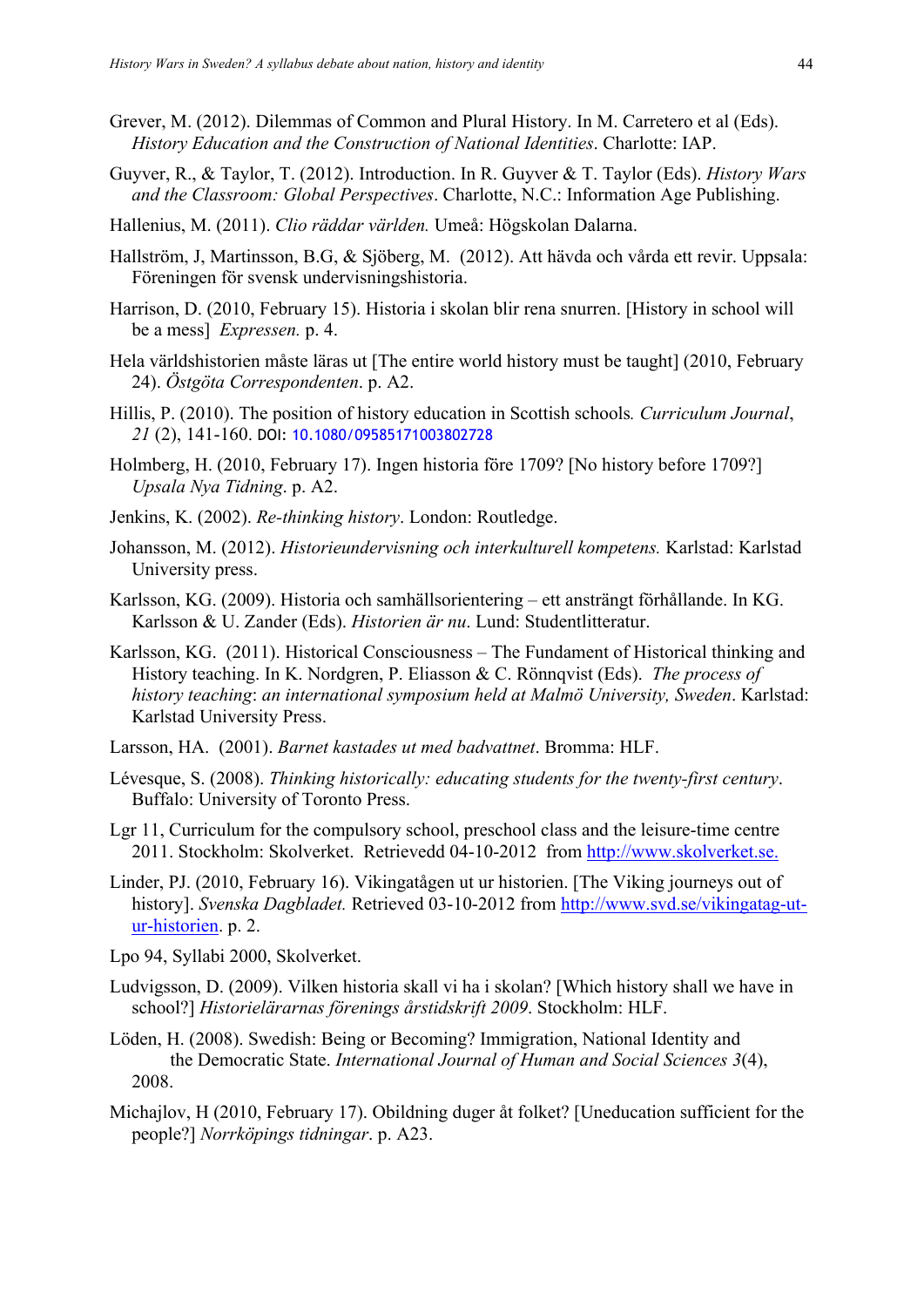- Myers, JP. (2006). Rethinking the Social Studies Curriculum in the Context of Globalization: Education for Global Citizenship in the U.S.. *Theory Research in Social Education*, *34*(3), 370-394. DOI: 10.1080/00933104.2006.10473313
- Nakou, I. & Apostolidou, E. (2010). Debates in Greece. In EK. Nakou & I. Barca (Eds). *Contemporary public debates over history education.* Charlotte, N.C.: Information Age Pub.
- Nordgren, K. (2011). Historical Consciousness and September 11, 2001. In K. Nordgren, P. Eliasson & C. Rönnqvist (Eds). *The process of history teaching*. *An international symposium held at Malmö University, Sweden*. Karlstad: Karlstad University Press.
- Nordgren, K. (2006). *Vems är historien?* [To whom does history belong?] Karlstad: Karlstads Universitet.
- Nordgren, K. & Johansson, M. (2015). Intercultural historical learning: A conceptual framework, *Journal of Curriculum Studies*, *47*(1), 1-25. DOI: 10.1080/00220272.2014.956795
- Ohlin, P. (2010:1 February 17). Ett historiskt misstag. [A historical blunder] *Dalarnas Tidning.* p. A2.
- Olofsson, H., Samuelsson, J., Stolare, M & Wendell, J. (2017). *The Swedes and Their History*. Submitted article.
- Olsson, K. (2010, January 29). Ett historiskt uselt förslag. [An historical lousy proposal]. *Expressen.* p.2.
- Ongstad, S. (2004). *Fagdidaktikk som forskningsfelt. I Kunnskapstatus for forskningsprogrammet KUPP. Kunskapsutvikling i profesjonsutdanning og profesjonsutövning.* Oslo: Norges forskningsråd.
- Osborne, K. (2003). Teaching history in Schools: A Canadian debate. *Journal of Curriculum Studies. 35* (5), 585-626. http://dx.doi.org/10.1080/0022027032000063544
- Otänkbart att stympa historien [Unthinkable to mutilate history] (2010, February 18) *Skaraborgs allahanda.* p.2.
- Parkes, R. J. (2013). Postmodernism, historical denial, and history education: What Frank Ankersmit can offer to history didactics. *Nordidactica: Journal of Humanities and Social Science,* 2013:2, 20-36.
- Parkes, R. J (2007). Reading History Curriculum as Postcolonial Text: Towards a Curricular Response to the History Wars in Australia and Beyond, *Curriculum Inquiry*, 37:4, 383- 400.
- Potapenko, I. (2010). *Historiemedvetande och identitet*. Stockholm: Stockholms universitet.
- Redan de gamla grekerna. [Even the ancient Greeks] (2010, February 17*). Nya Wermlandstidningen*. Retrieved 03-10-2012 from http://nwt.se/asikter/ledare/2010/02/17/redan-de-gamla-grekerna

Regeringsbeslut I:1 2009-01-22 U2009/312/S.

- Rüsen, J. (2004). *Berättande och förnuft*. Göteborg: Daidalos.
- Rüsen, J. (2011). Forming historical consciousness Towards a humanistic history didactics. In K. Nordgren, P. Eliasson & C. Rönnqvist (Eds). *The process of history teaching*. *An international symposium held at Malmö University, Sweden*. Karlstad: Karlstad University Press.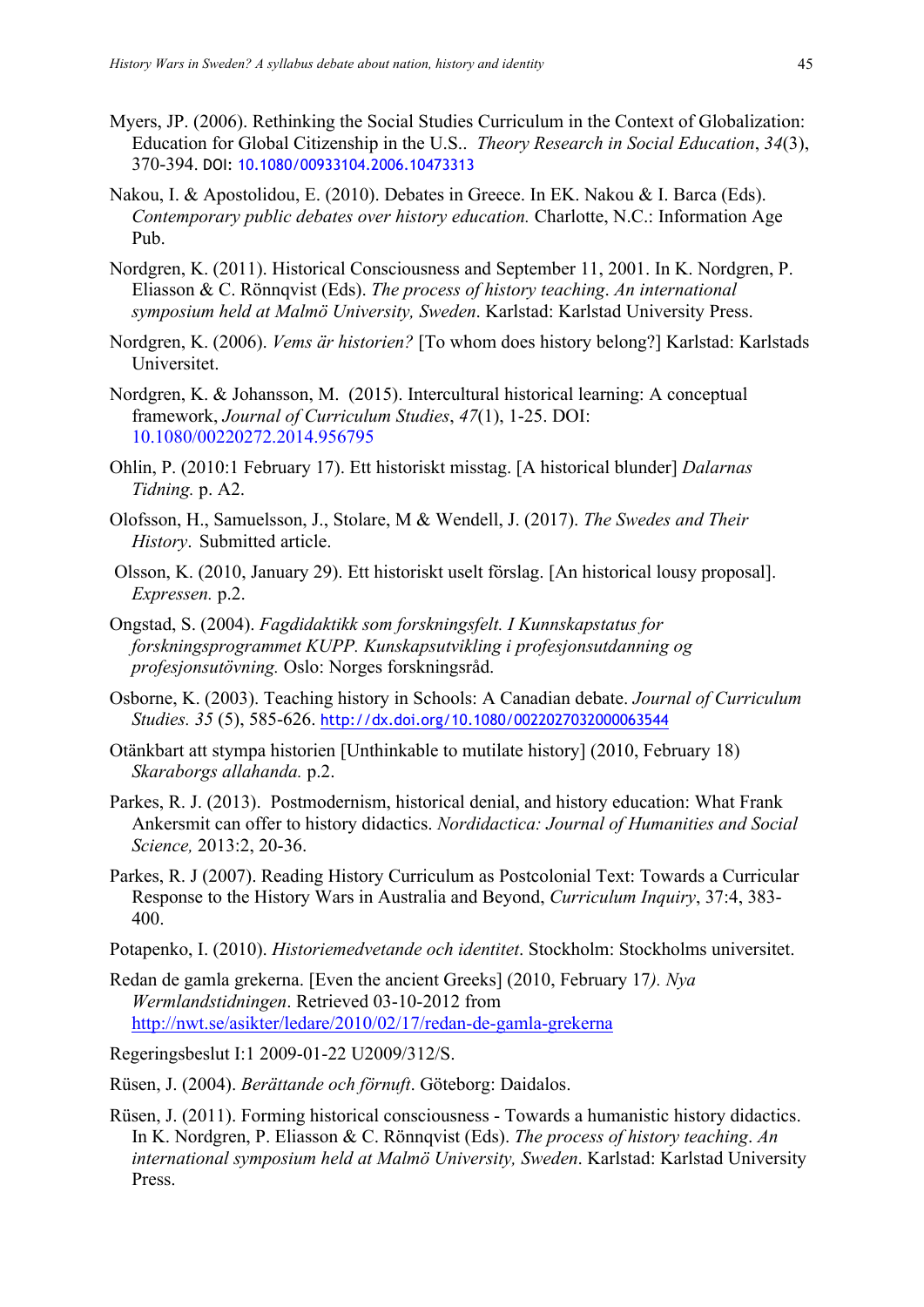- Samuelsson, J. (2014). Ämnesintegrering och ämnesspecialisering: SO-undervisningen I Sverige 1980-2014. *Nordidactica: Journal of Humanities and Social Science Education*, 2014:1 85-118.
- Samuelsson, J. & Wendell, J. (2016). A National hero or a wily politician? Students' ideas about the origins of the nation in Sweden. *Education 3 13: International Journal of Primary, Elementary and Early Years Education,* 1-13. http://dx.doi.org/10.1080/03004279.2015.1130077
- Seixas, P. (2000). Schweigen! Or, Does Postmodern History Have a place in the schools? In P. N. Stearns, P. Seixas & S. Wineburg (Eds). *Knowing, Teaching & Learning* History (pp. 19-37). New York: New York University Press.
- Seixas, P. (2007). Who Needs a Canon? In M. Grever & S. Stuurman (Eds). *Beyond Canon: history for the twenty-first century* (19-30). Basingstoke: Palgrave Macmillian.
- Skolverket remiss 2010, Bilaga 6 (2010). Förslag till kursplaner för grundskolan inclusive Kunskapskrav 2010 Dnr 2008:741. Skolverket. [Draft for Syllabus in elementary school, The National Agency for Education]
- Stearns, P. (2010). History Debates: The United States. In E. K. Nakou & I. Barca (Eds). *Contemporary public debates over history education* (47-60). Charlotte, N.C.: Information Age Pub.
- Svanelid, T. (2010, January 28). Senare historia i fokus i grundskolan [Later history in focus in elementary school) *Sveriges Radio*. Retrieved 03-10-2012 from http://sverigesradio.se/sida/artikel.aspx?programid=406&artikel=3402507**.**
- Symcox, L. (2002). *Whose History? The Struggle for National Standards in American Classrooms.* New York: Teachers College Press.
- Sødring Jensen, S. (1978). *Historieundervisningsteori* [History teaching theory]. Köpenhamn: Christian Ejlers forlag.
- Sörlin, S. (2010, Febraury 18). Historia Light. [History Light] Dagens Nyheter, p. B4.
- Sörlin, S. (2009, July 26). Vems historia? [Whose History?] Dagens Nyheter, p. B4.
- Taylor, T. (2010). Constructing the Australian school history curriculum: Ideology, high politics and the History Wars in the Howard Years. In J. Zajda, (Ed). *Globalization, ideology and Education Policy reforms.* London: Springer.
- Taylor, T. & Guyver, R. (2012). Introduction. In. Guyver, R., & Taylor, T. *History Wars and the Classroom: Global Perspectives*. Charlotte, N.C.: Information Age Publishing
- Tunström, M. (2010, February 17). En historia utan antiken är ingen historia. [A history without Antiquity is no history] Smålandsposten, p. A2.
- VanSledright, B. (2011).*The challenge of rethinking history education. Practices, theories, and policy.* New York: Routledge**.**
- Zander, U. (2001). *Fornstora dagar moderna tider.* Lund: Nordic Academic Press.
- Åström Elmersjö, H. (2013). *Norden, nationen och historien* [The Nordic region, the Nation, and History]. Lund: Nordic Academic Press.
- Österberg, T. (2010, February 16). *En semla för det kristna kulturarvet*. [A Cream Bun for the Christian heritage] Dagen, p. A2.